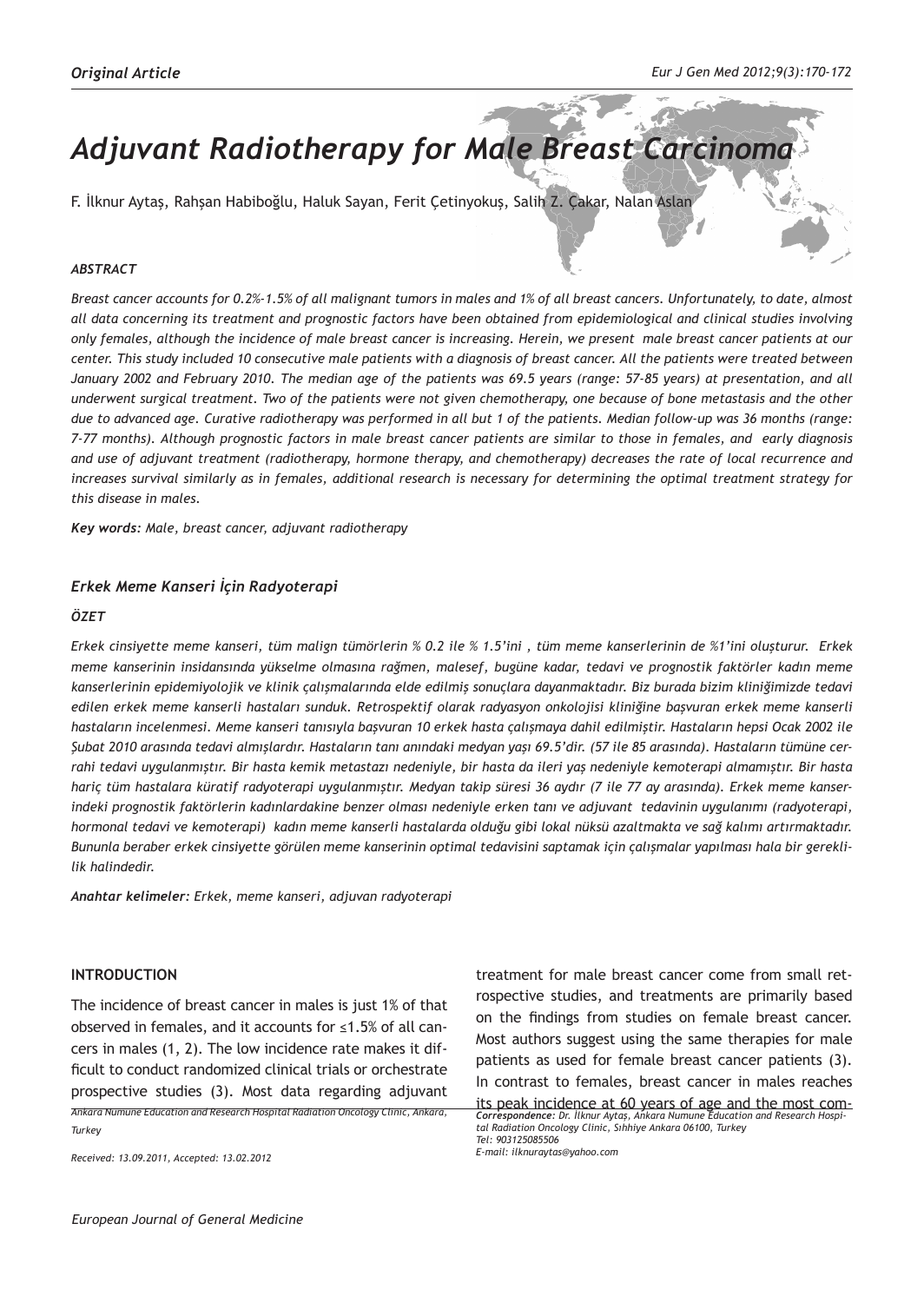mon histological type is ductal carcinoma. Among the risk factors, the most important are breast cancer in a firstdegree relative, monogamy, a history of benign breast disease, and chest-wall irradiation. Smoking, alcohol consumption, obesity, hormonal treatment, Klinefelter syndrome, and exposure to electromagnetic irradiation are other reported factors, although they have not been clearly established (4). Male patients generally present at a later stage and as they have less breast tissue, they usually present with palpable sub-areolar masses at the time of diagnosis (5).

The present study aimed to retrospectively evaluate the effect adjuvant radiotherapy on the male patients referred to our center with a diagnosis of breast cancer.

## **MATERIAL AND METHODS**

**We enrolled 659 female patients and 10 male patients with breast cancer diagnosed between January 2002 and February 2010 for analysis. The present paper includes the 10 male patients only. Informed consent was obtained from the patients.** 

**The patients were staged according to the American Joint Committee on Cancer (AJCC) 2002 tumor-nodemetastasis (TNM) cancer staging system. All patients were assessed histopathologically and investigated for estrogen and progesterone receptor status, as well as C-erb2 . Indications for both curatively and palliatively irradiation in male breast cancer patients were as same as those in female breast cancer patients.** 

**Of the patients 9 underwent irradiation prior to surgery postoperatively, 1 patient was irradiated in palliative intend as after surgery bone metastasis was detected before initiation of radiotherapy. In all, 9 of the patients were given a 200-cGy daily dose of curative radiotherapy, with a total dose of 5000 cGy over 25 fractions by Cobalt 60 teletherapy unit. Radiaotherapy was admistered to the chestwall through tangential portals if curatively irradiated and supraclaviculary fossa and axillary fossa were included if nodal involvement was present. A total of 3000-cGy palliative radiotherapy was administered to the involved bones as 300-cGy daily fractions. Hormonotherapy was advised by medical oncologists according to the hormonal status of the patients.** 

**As our patient population was small, inferential statistics (univariate and multivariate analyses) were not used**

### **RESULTS**

**None of the male patients had a family history of breast cancer, history of benign breast disease, or history of radiation exposure. All the male patients were monogamous. The median age of the patients was 65 years (range: 57 to 85 years). In all, 7 of the patients underwent left radical mastectomy and 3 patients underwent right radical mastectomy. Estrogen receptor was positive in 7 patients (70%) and progesterone receptor was positive in 6 (60%). C-erb2 was positive in 4 of the 6 patients that were tested. Chemotherapy was not given to the two patients because of bone metastasis and advanced age. The elderly patient was treated only with tamoksifen. Chemotherapy was administered to the remaining 8 patients. Follow-up period ranged from 7-77 months (median: 36 months). At the end of the follow-up period 7 of the patients were alive. Three of them died during the follow-up. One of the deceased patients was metastatic at presentation; the remaining 2 presented with stage T4N0 and stage T3N0 disease. None of the patients with nodal involvement died. In terms of nodal status, 4 patients had N2 and 1 had N3 disease. The results and patient characteristics are summarized in the Table.**

## **DISCUSSION**

Male breast cancer is one of the most rarely occurring tumors, accounting for 1% of cancers (6). We documented 10 males and 659 females with breast cancer during an 8-year period: males constituted 1.5% of our breast cancer patient population. According to the literature, mean age at the time of breast cancer diagnosis in males ranges between 53 and 65 years (4, 6); median age at diagnosis was higher in the present study-69.5 years.

Infiltrative ductal carcinoma is the most common histological type reported in the literature. The pathological diagnosis in all the presented patients was similar. On the other hand, whereas the primary causes of male breast cancer are reported to be a hyper-estrogenic state, Klinefelter syndrome, gynecomastia, trauma, and exposure to radiation (4), none of these causes were observed in the presented patients.